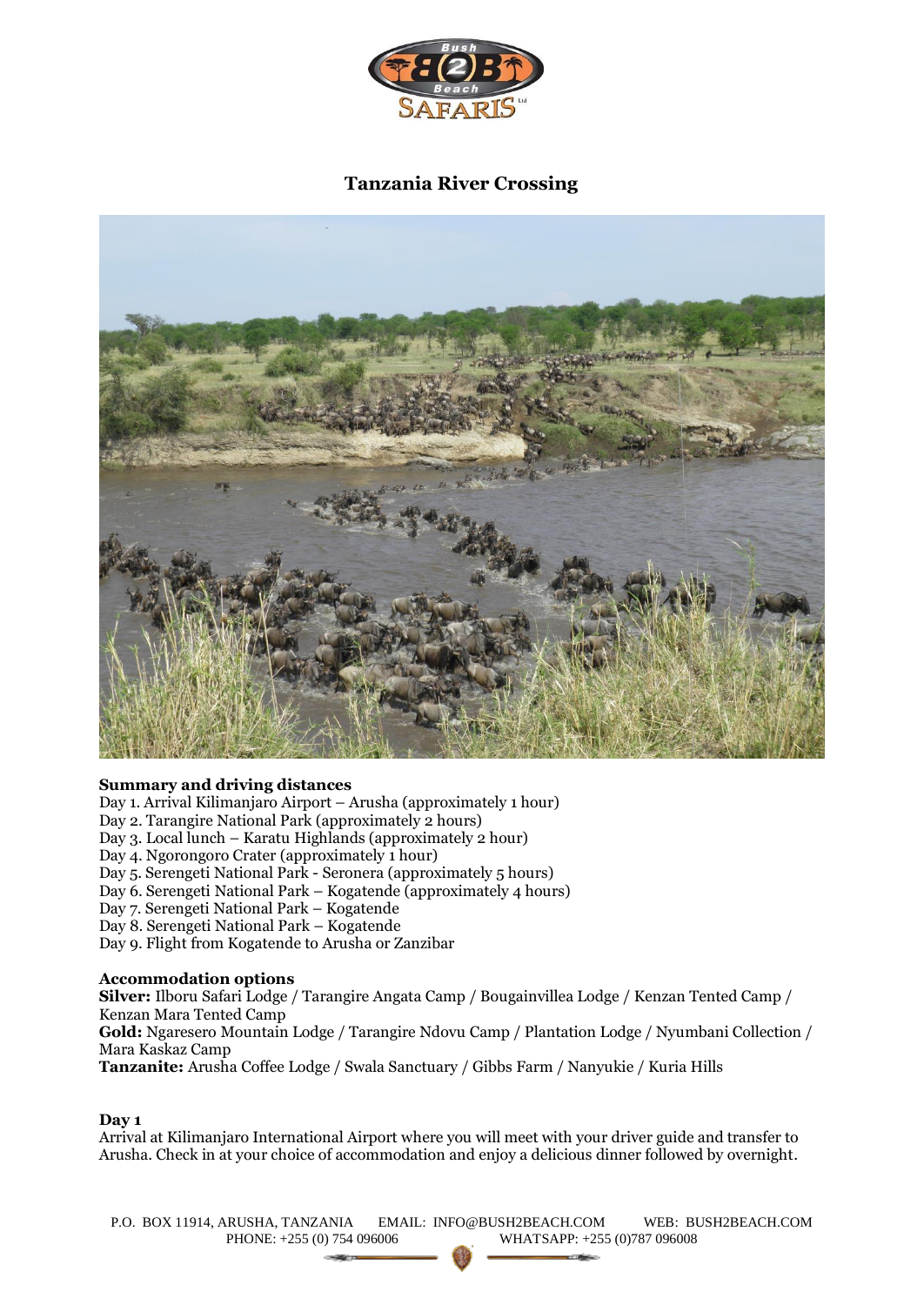

# **Day 2**

After a leisurely breakfast you will be collected again by your driver guide and head through a changing landscape toward Tarangire National Park, also known as the Elephant Playground. Enjoy your picnic lunch one a prime spot in the park and continue with afternoon game drives. Apart from herds of Elephant you are likely to see other large mammals such as Buffalo, Giraffe, Warthog and several different types of Antelopes but Tarangire National Park is also a bird lovers paradise.

Late afternoon you will make your way to your choice of accommodation where you enjoy sundowner drinks and share stories of your first day in the Tanzanian bush.

# **Day 3**

Wake up call as the sun rises and after a hot cup of coffee or tea you head out on an early morning game drive in the hope to catch some of the cat families.

Return to the camp for a full breakfast and some relaxation, then board the safari vehicle again and slowly make your way out of the park and on to the town of Mtu wa Mbu where you enjoy a local Swahili lunch spread and optionally visit the local market. Transfer to the Karatu Highlands for relaxation and overnight.

# **Day 4**

Departure after breakfast for a full day of game drives of the famous Ngorongoro Crater. Short stop at the viewpoint before descending onto the crater floor for game drives. There's a vast number of large mammals residing in the park including the Black Rhino and large lion families. You enjoy a picnic lunch followed by game drives till late afternoon when you climb out of the crater and return to your accommodation.

#### **Day 5**

Today is a long driving day as you head through the Ngorongoro Conservation Area to the Serengeti plains. Afternoon game drives of the Seronera Area and visit the Rock Kopjes where you have good chances of seeing some of the cat families or the little hyraxes hanging out on these rocks. Make your way to your choice of accommodation where you enjoy sundowner drinks at the fireplace followed by dinner and overnight.

#### **Day 6**

Dawn game drives of the Seronera Area and after breakfast you slowly start making your way to the northern part of the park in the hope to catch a glimpse of the annual wildebeest migration.

#### **Day 7 - 8**

You have two full days to explore the Kogatende Area where you explore the river shores in the hope to witness a wildebeest river crossing. You will use your accommodation as a temporary base to head out from and you have the choice to return for hot lunch or stay out in the bush for the day and enjoy picnic lunches.

#### **Day 9**

Morning game drives en route to the Kogatende Airstrip where you connect with your domestic flight to Arusha or Zanzibar.

#### **Inclusive:**

- Park fees, Conservation and Community Development fees
- Lodge and tented camp accommodation as stipulated
- All meals
- Complimentary mineral water, coffee and tea in the safari vehicle
- 4x4 game viewing vehicles plus driver guide (window seat guaranteed)
- Unlimited game drives
- Domestic flight from Kogatende (luggage 20 kg per person)